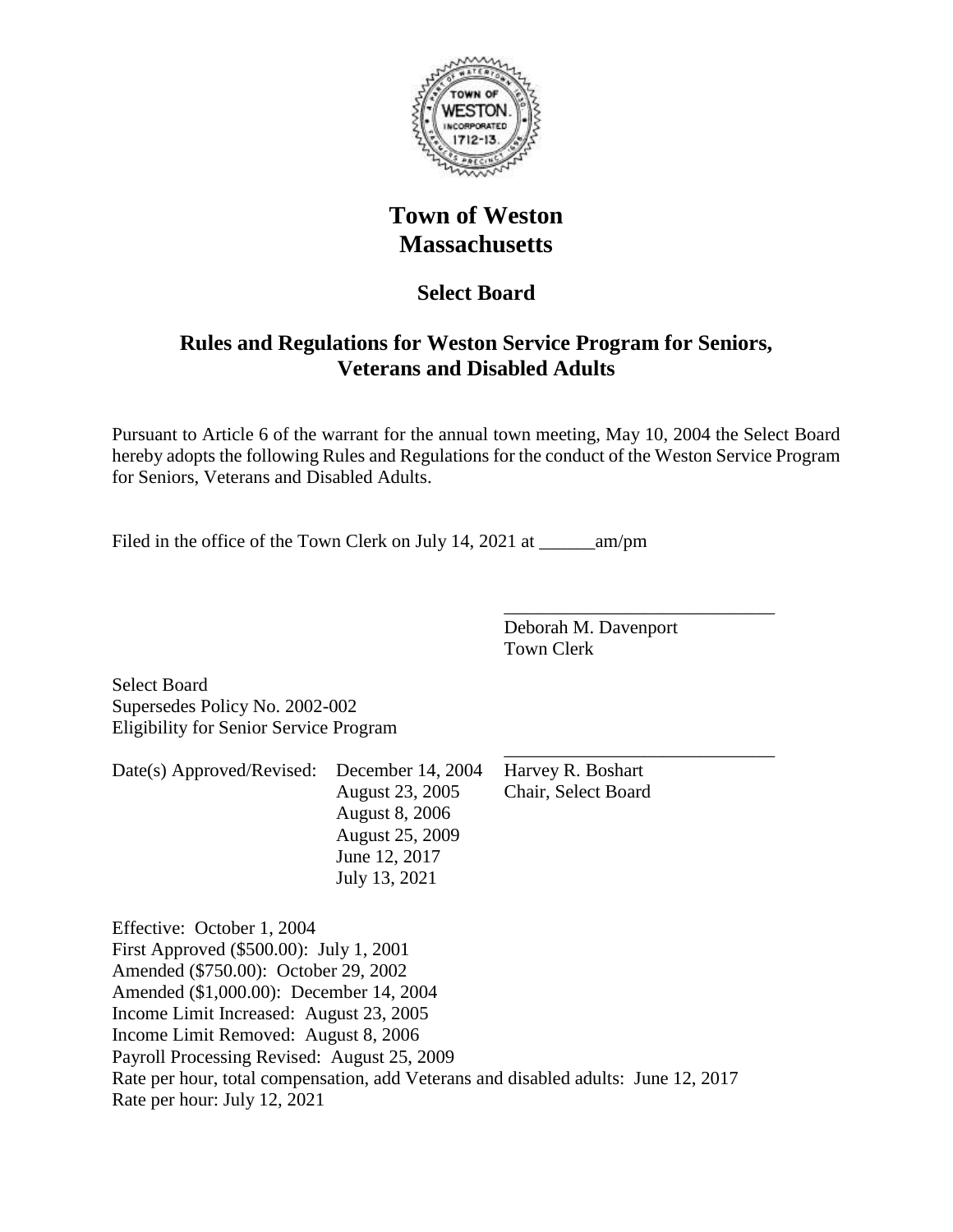#### **Policy – Weston Service Program**

It shall be the policy of the Weston Board of Selectmen to provide an opportunity for certain persons over the age of 60, veterans, and disabled adults to provide services to the Town of Weston in exchange for compensation which is to be applied to the real property tax obligation of said person. This policy establishes the terms and conditions of this Weston Service program.

#### **Eligibility**

Participants in this program must be 60 years of age or older at the time services are provided to the Town, a veteran, or a disabled adult; be domiciled and reside in Weston; and be an owner of the property to which a reduction in real estate taxes may be granted. In the case of joint or multiple owners, each may be allowed to provide service, but the combined total reduction in dollars on a domicile shall not exceed \$1,350.00 per fiscal year unless a higher amount is approved in writing by the Town Manager.

An application substantially in the form accompanying these Rules and Regulations as Attachment A shall be filed by a taxpayer seeking to participate in the program. Said application must be filed each year the applicant wishes to participate in the Weston Service Program. Applications are due on June 1<sup>st</sup> of each year for priority consideration. Applications will be accepted after June  $1<sup>st</sup>$  on a rolling basis as space allows but hours worked need to be completed by June  $30<sup>th</sup>$  of the following calendar year.

A copy of the applicant's most recent federal income tax form shall be provided by an applicant as well as a copy of their property tax bill indicating they are the owner of the property. Priority consideration may be given to the applicant whose household income does not exceed \$60,000. And further, priority consideration may be given to the applicant whose combined assessed value of their real property owned by the taxpayer in the Town of Weston shall not exceed the average residential assessed value of the Town as provided by the Principal Assessor.

The administration of this program shall be under the direction of the Town Manager who may delegate selection and assignment of volunteers to the Director, Council on Aging, in consultation with the Director of Veterans Services.

#### **Calculation of Tax Reduction**

The hourly rate to be credited for service rendered to the Town shall be \$13.50 per hour; the total per household for all participants shall not exceed \$1,350.00 per fiscal year (100 hours).

#### **Other Provisions**

### A. **Treatment of Compensation**

The amount of compensation the taxpayer receives under this program is considered income for purposes of state and federal income tax withholding, pension (OBRA) withholding, unemployment compensation and worker's compensation. Participants in this program agree to sign over payments, which will be applied to the participant's property tax bill.

#### B. **Status of Weston Service Participants**

Taxpayers performing services under this program are considered employees for purposes of municipal tort liability. Municipalities will therefore be liable for damages for injuries to third parties and for indemnification of the participant to the same extent as they are in the case of injuries caused by regular municipal employees.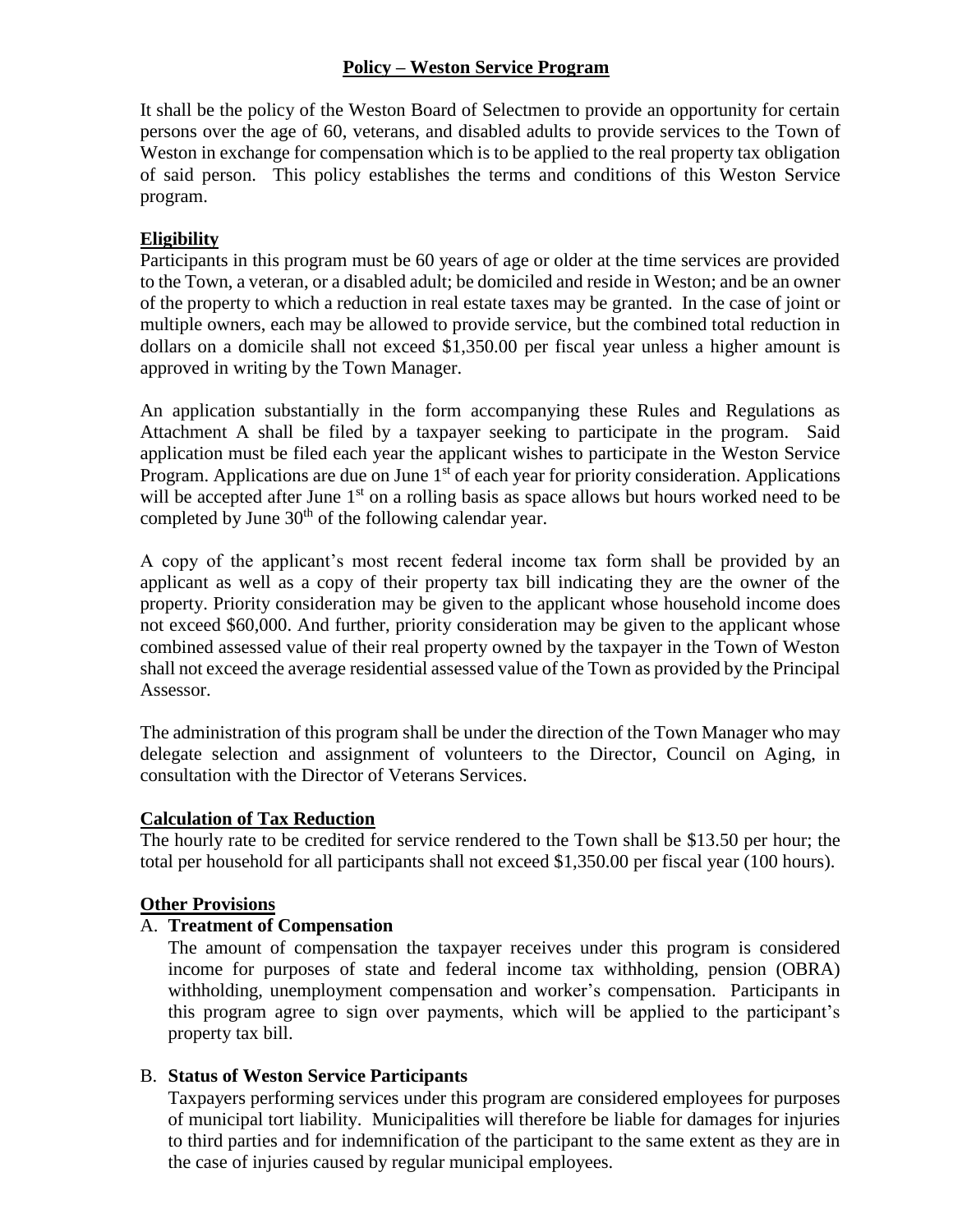# C. **Safety of Participants**

For the mutual protection of the participant and the interests of the Town, no taxpayer shall be assigned to work for which he or she is not physically qualified. In case of doubt a doctor's certificate shall be obtained stating that the applicant is able to perform the duties to be assigned.

# **D. Payroll Processing**

All applicants participating in this program should be directed to the Human Resources office to complete the necessary payroll and personnel forms.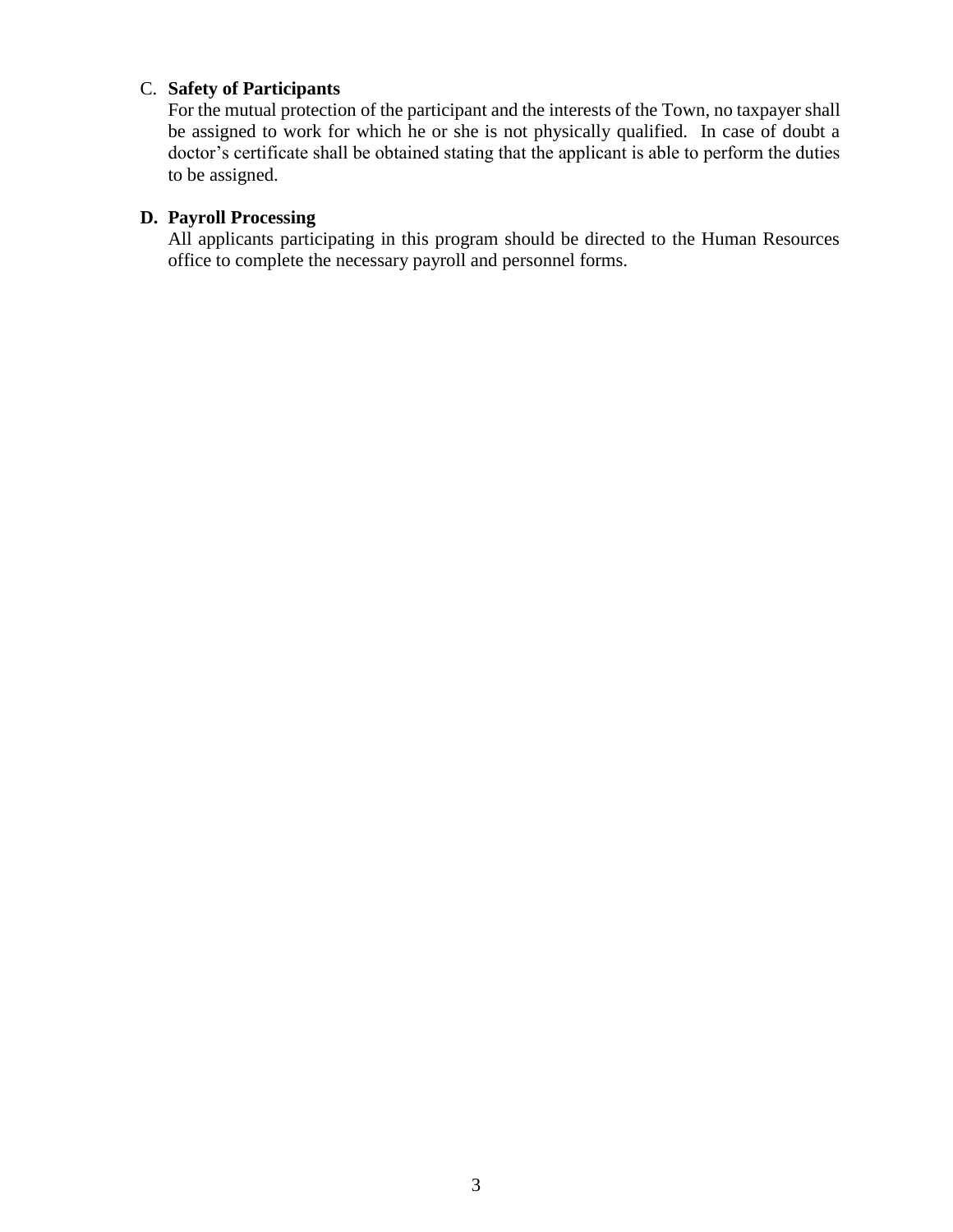#### **Town of Weston Massachusetts**

#### **Office of Selectmen**

#### **Application for Weston Service Program for Seniors, Veterans and Disabled Adults**

| Name of Applicant | Tel: |  |  |
|-------------------|------|--|--|
|                   |      |  |  |
| Address:          |      |  |  |

PART A: Eligibility Requirements: Please answer all the following questions.

|           | <b>Yes</b> | No.          |  |
|-----------|------------|--------------|--|
| Disable d | <b>Yes</b> | No.          |  |
|           | <b>Yes</b> |              |  |
|           | Yes        | $N_{\Omega}$ |  |
|           | <b>Yes</b> | No. No.      |  |
|           |            | No.          |  |

PART B: Please attach a copy of your most recent federal income tax return. All information shall be kept confidential by the Town. For personal security purposes, you may black-out your social security number.

PART C: Job placement would be available in a variety of town departments, please indicate in which areas you would like to work.

| Town Hall            | Senior Center |
|----------------------|---------------|
| Schools              | Police        |
| Library              | Fire          |
| Dept of Public Works | Other         |
|                      | No Preference |

Type of Work Interested In:

Part D: Please discuss past experience and types of skills which might qualify you as a participant in the program.

……………………………………………………………………………………………………………… ……………………………………………………………………………………………………………… ……………………………………………………………………………………………………………… ………………………………………………………………………………………………………………